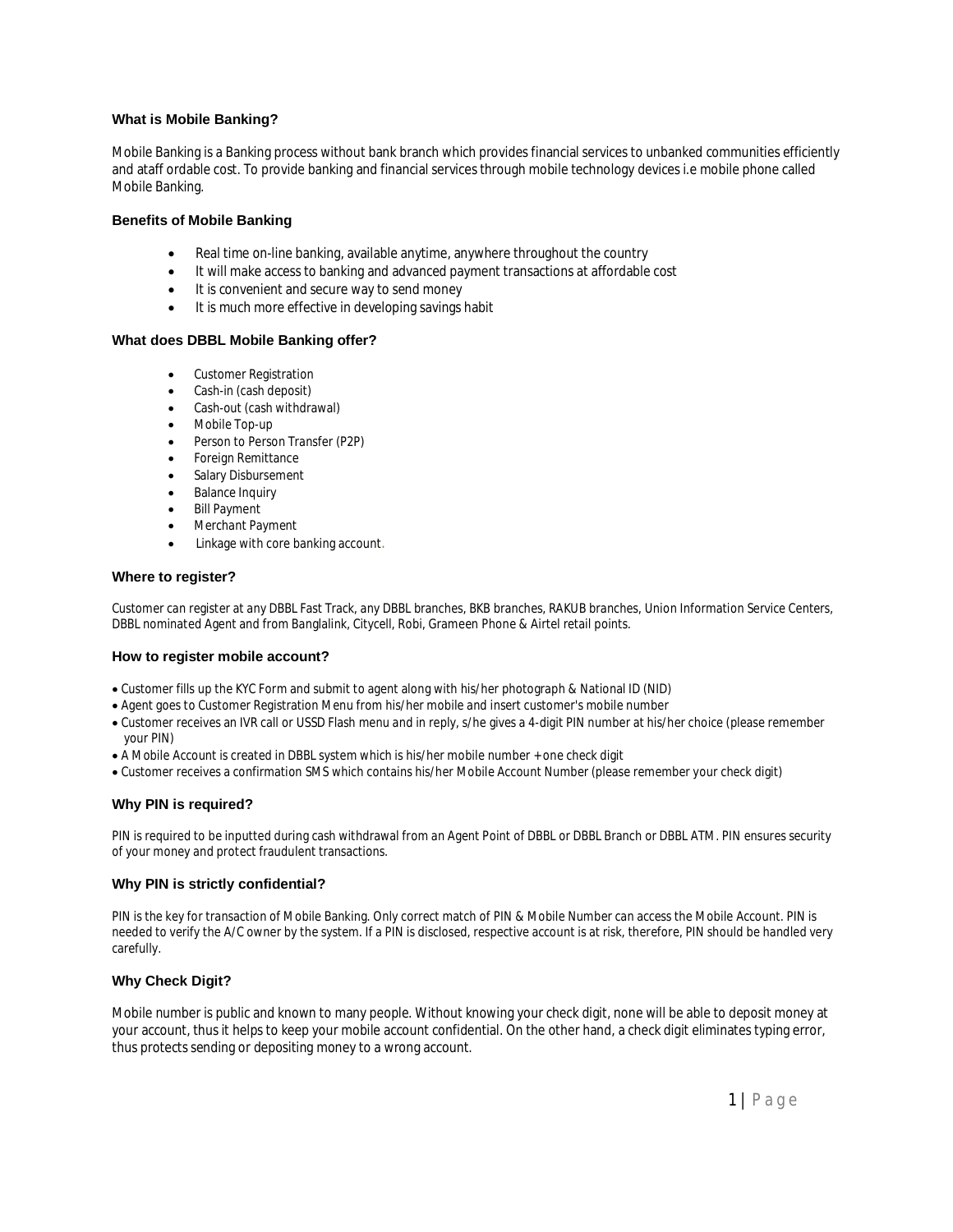## **Which Telco's Mobile can be registered?**

Customer having any mobile from any Mobile Operator can be registered for DBBL Mobile Banking at any nominated agent point of the bank.

## **What are the necessary documents for registration?**

- Duly filled in KYC form (Forms are available at the nominated agent point)
- Photograph of account holder
- National ID or any other acceptable ID with photograph

#### **What is my Mobile Account number?**

Your Mobile Account number is your mobile number with an additional check digit. For example if your mobile number is 01233445566 and check digit is 3, then your Mobile Account number will be 012334455663.

#### **What type of Mobile set is required?**

Any type to mobile set can be used for DBBL mobile banking.

#### **How much initial deposit is required?**

Customer can open a DBBL Mobile Account with an initial deposit of Taka 25/- (Twenty five) only.

#### **Can I deposit and withdraw money immediately after registration?**

You can deposit money immediately after registration. However, you can withdraw after your account is fully registered. Bank officer verifies the information on the registration form (KYC form) and authorizes the account for full registration. Normally 1-2 working days are required for full registration. After your account is fully registered, you will get an SMS notification.

## **How is DBBL Mobile Banking secured?**

DBBL Mobile Banking is highly secured as it uses either USSD or SMS+IVR as its communication channel. In case of USSD, both the instructions and PIN are communicated using USSD while in case of SMS+IVR, instructions are sent via SMS and PIN via IVR (voice channel), both the USSD and IVR are secured for transmission of PIN. Customer's money is safe as none can withdraw his/her money without taking possession of Mobile set, PIN and Check digit together. None will be able to deposit unwanted money into a Mobile Account without knowing the check digit (although the mobile number is publicly known).

#### **Where to cash-in (cash deposit)?**

Customer can cash-in (deposit) at any DBBL Fast Track, any DBBL branches, BKB branches, RAKUB branches, Union Information Service Center, DBBL nominated Agent and from Banglalink, Citycell, Robi, Grameen Phone & Airtel retail points.

#### **How does it work?**

- Customer hands over cash to the Agent
- Agent initiates the transaction from his/her mobile
- Agent issues a receipt to the customer
- System sends an SMS to the customer's mobile
- For security reason, customer needs to check the sending number of SMS and the amount. SMS/IVR call will be sent from 16216 or 01190016216 or 09666777777. If the amount of money is not correct or the sms send from different number, then it wouldn't be considered as correct

#### **Where to cash-out (cash withdrawal)?**

Customer can cash-out (withdraw) at any DBBL Fast Track/ATM, any DBBL branches, BKB branches, RAKUB branches, Union Information Service Center, DBBL nominated Agent and from Banglalink, Citycell, Robi, Grameen Phone & Airtel retail points.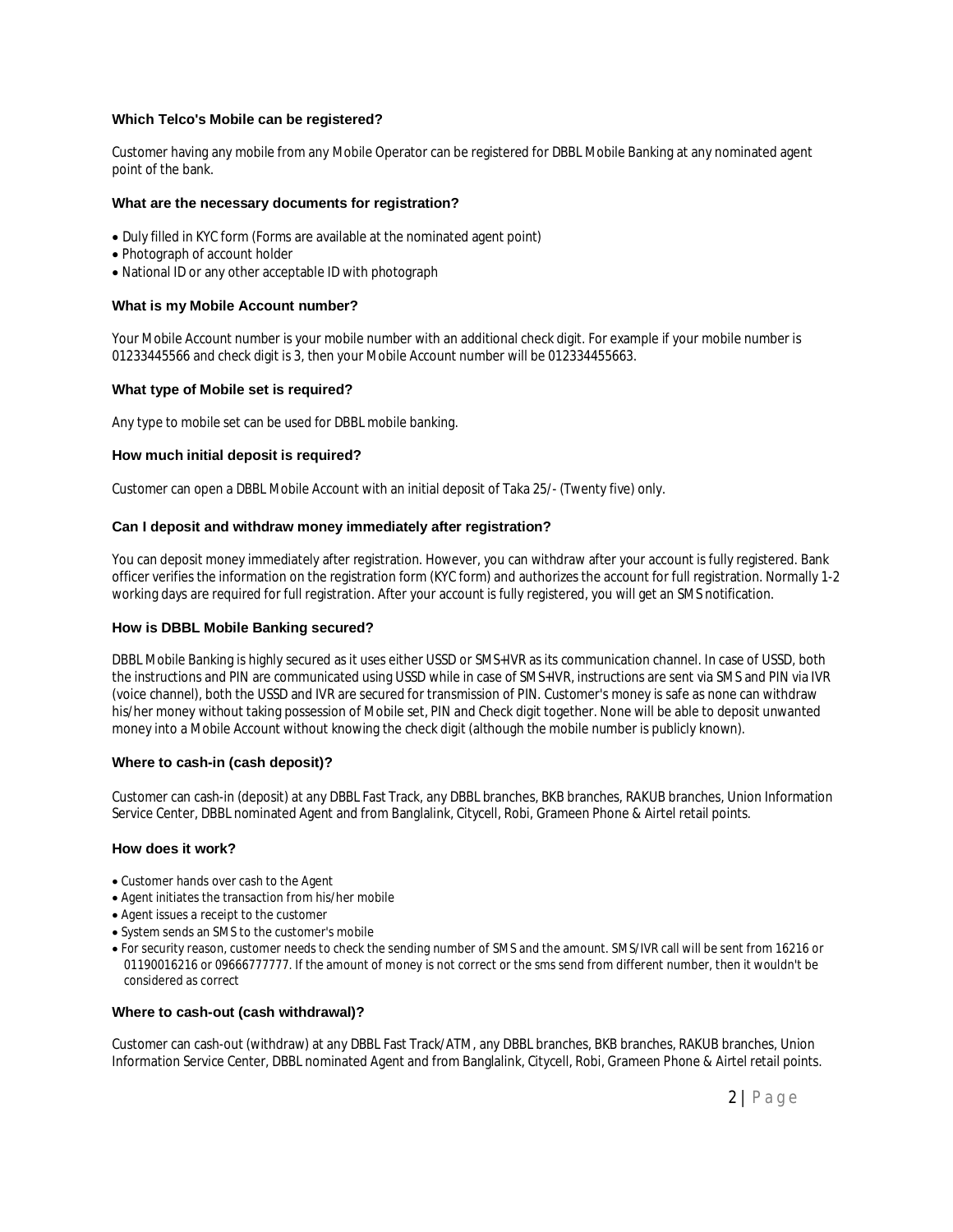## **How will you withdraw money from Agent Point?**

- Customer asks the Agent for withdrawal of an amount from his/her Mobile Account
- Agent initiates the transaction from his/her mobile

DBBL system sends USSD Flash menu to the customer's mobile (or IVR Call): "Welcome to Dutch Bangla Bank. You are going to withdraw

Tk.XXX from your account. If you want to continue enter your 4 digit pin or if not cancel the call.

- Customer enters his/her PIN
- System sends an SMS to the customer's mobile
- Agent hands over money to the customer

#### **How to withdraw money from ATM?**

- Customer press the "Mobile Banking" button at ATM
- Customer enters his/her 12 digit account number at ATM
- Customer enter his/her PIN number & amount at ATM.

Customer receive a USSD Flash message or IVR call in his/her mobile from DBBL system where customer will be requested to enter his/her PIN number.

- Customer enters his/her PIN number through his/her mobile
- ATM will dispense the money to the customer

#### **What is Salary/Allowance Disbursement?**

It is a process by which Corporate Office can disburse the salary of their employees and Government can disburse different allowances like elderly allowance, freedom fighter allowance etc. to the people within a few moment in a hassle free way.

## **How does it work?**

- Corporate Office/Government will send the list of mobile account numbers (including check digit) and monthly salary/allowance to DBBL
- DBBL will credit all the individual accounts by debiting corporate account centrally by a batch process system
- The employee/beneficiary will get an SMS regarding the transaction
- The employee/beneficiary will receive an sms confirmation
- The employee/beneficiary can go to any agent or DBBL ATM or DBBL Branch to withdraw money

## **What is person to person (P2P) transfer?**

The money transfer from one mobile account to another mobile account is called P2P transfer. At present, Citycell, Banglalink, Airtel, Robi & Grameen Phone mobile account user can transfer maximum Tk.10,000/- (Ten thousand) per day and Tk.25,000/- (Twenty five thousand) per month from own account to any mobile account any time.

## **How will you send money to another Mobile Account?**

- Customer initiates the transaction from his mobile.
- Customer select the send money option from the main menu and insert the receivers Mobile account number and amount.
- Customer enters his/her PIN
- Money will be transferred and both sender & receiver will get SMS notification.

## **What is Mobile Top-up?**

DBBL mobile account holder can Top-up own or other's Banglalink, Citycell, Grameen Phone, Robi and Airtel mobile balance through his/her DBBL Mobile Account.

## **How to Process Mobile Top-up?**

- Customer initiates Mobile Top-up from his/her mobile
- Customer will select "Self" or "Other" sub-Menu from "Top-up" Menu
- Customer will provide amount and PIN in case of "Self" Top-up; OR mobile number, amount and PIN in case of "Other" Top-up
- Mobile balance will be Top-up and customer will receive a confirmation SMS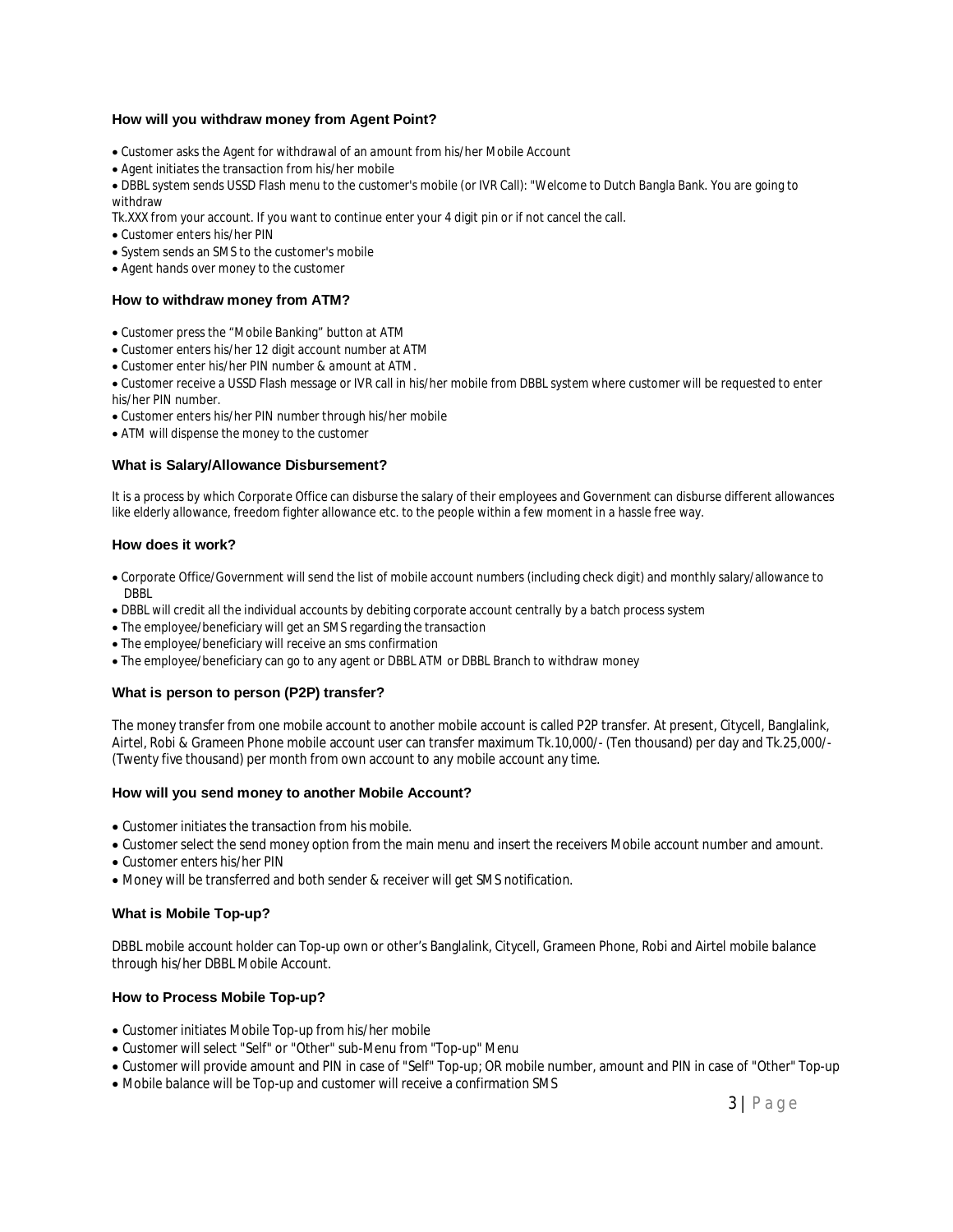## **How will you send foreign remittance?**

Remitter can send remittance from any nominated Exchange Houses of Dutch-Bangla Bank and other Bangladeshi Banks located all over the world. The remitted money will be transferred to the beneficiary's Mobile Account within 24-72 hours (in case of DBBL Exchange House- 24 hours) and the beneficiary will immediately receive an SMS about the deposit. To avail this service, just provide the following information at the exchange houses:

- Amount
- Beneficiary's Name, Bank Name (Dutch-Bangla Bank ) and
- Mobile Account number

## **How beneficiary will withdraw money from the Mobile Account?**

Now a day, a beneficiary of remote area has to come to the district town to withdraw money from Banks where cost and money involvement is high. To avoid this difficulty, a beneficiary can easily withdraw money from the nearest DBBL agent points. DBBL has enormous agent points all over the country like:

- Own agent of DBBL (3rd Party Agent)
- DBBL nominated Banglalink, Citycell & Airtel retail points and mobicash marked outlets of Grameen Phone

Union Information Service centre (UISC) located at each of the Unions of Bangladesh. One can now withdraw remitted money from any of these agent points. Apart from above, one can withdraw remitted money from any branch of DBBL or ATM.

## **How to check your account balance?**

- Citycell customer will send an SMS to 16216 by writing M or Blank SMS, Banglalink, Airtel, Robi & Grameen Phone subscriber will dial \*322#.
- Customer will get a USSD Flash Menu on his/her mobile
- Customer will press "Reply" button and insert the corresponding serial number of "Balance" as mentioned in the Menu. Then s/he will press "Send" button
- Customer will get a call from the system and he will type the PIN number according to instruction
- DBBL System sends balance amount to the customer's mobile.
- The customer of other mobile operators can know their "Balance" by dialing 16216 from their mobile.

## **How to change PIN?**

- Citycell customer will send an SMS to 16216 by writing M or Blank SMS, Banglalink, Airtel, Robi & Grameen Phone subscriber will dial \*322#.
- Customer will get a USSD Flash Menu on his/her mobile
- Customer will press "Reply" button and insert the corresponding serial number of "Change PIN" as mentioned in the Menu. Then s/he will press "Send" button
- Customer will get a USSD Flash or IVR call from the system and according to instruction, at first s/he will type the existing PIN, then new PIN
- The PIN will be changed
- The customer of other mobile operators can change their PIN by dialing 16216